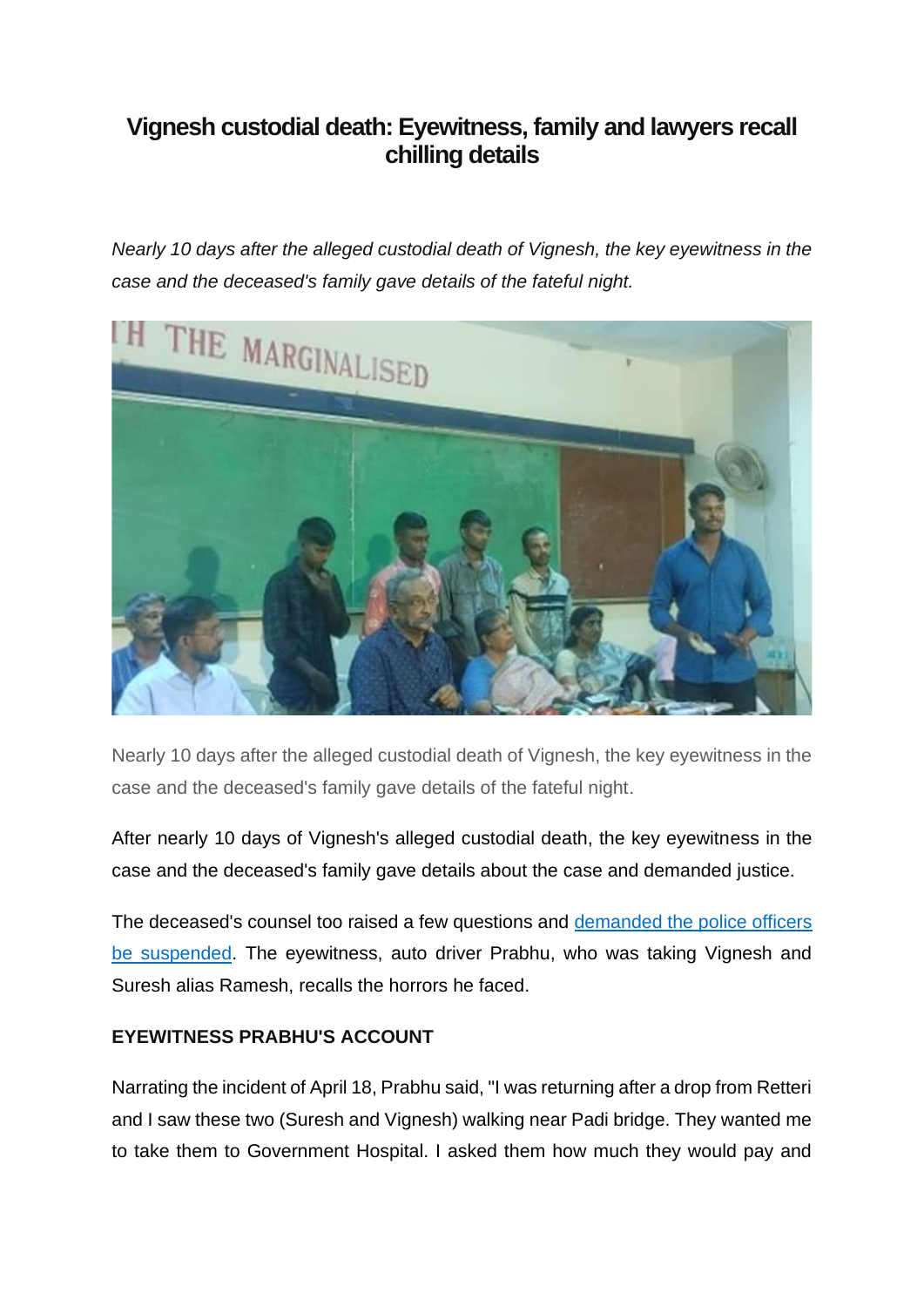they said Rs 150. I stay in Semenchery, so I thought this would anyway be a drop on the way to my house. But near Kelly's, the police stopped my vehicle."

He said the police stopped them and started asking questions. "They asked Suresh to remove his mask and took a photo. They realised Suresh had served time in prison before and they started beating him up. At that time, Vignesh was standing on one side. The police asked me how I knew them. I said 'I only know them as passengers'," Prabhu said.

Further, Prabhu revealed that when police started inquiring Vignesh, he gave up the knife in his possession. "Vignesh had a knife with him which he then kept on the police vehicle. The police asked Vignesh why he was carrying the knife, to which he said that he was a horse trainer and the knife was for cutting the horse's nails and for hoof trimming. The police then started hitting Vignesh. He was not able to even get up," Prabhu said. He added that the police thrashed Suresh and Vignesh on the road till around 2:30am.

"Police had taken them to the station around 2:50 am. I was at the station till nearly 3:15 and when I was leaving they asked me to give my number. But I said I lost my number and gave them my wife's number. The police inspector, Mohandas, called my wife and asked her to tell me to show up at the station.. but I was scared and so I didn't go to the station, but I went to court to meet my lawyer."

Prabhu met Suresh's mother at court and dropped her at the Ayyanavaram K2 police station. But the police informed her that Suresh was not there. Suresh's mother went back to Prabhu and told him that Suresh wasn't in the station.

"I told her that till 3am I was there in the station with them. Then my wife called and said that I was being called to come to the station. I told my wife that they were calling me only because the boy is dead. I told her that I will speak for the boy," added Prabhu.

The police enquired about Prabhu for whom he works. Prabhu went into hiding since the day of Vignesh's death for fear that he too might be targeted by the police.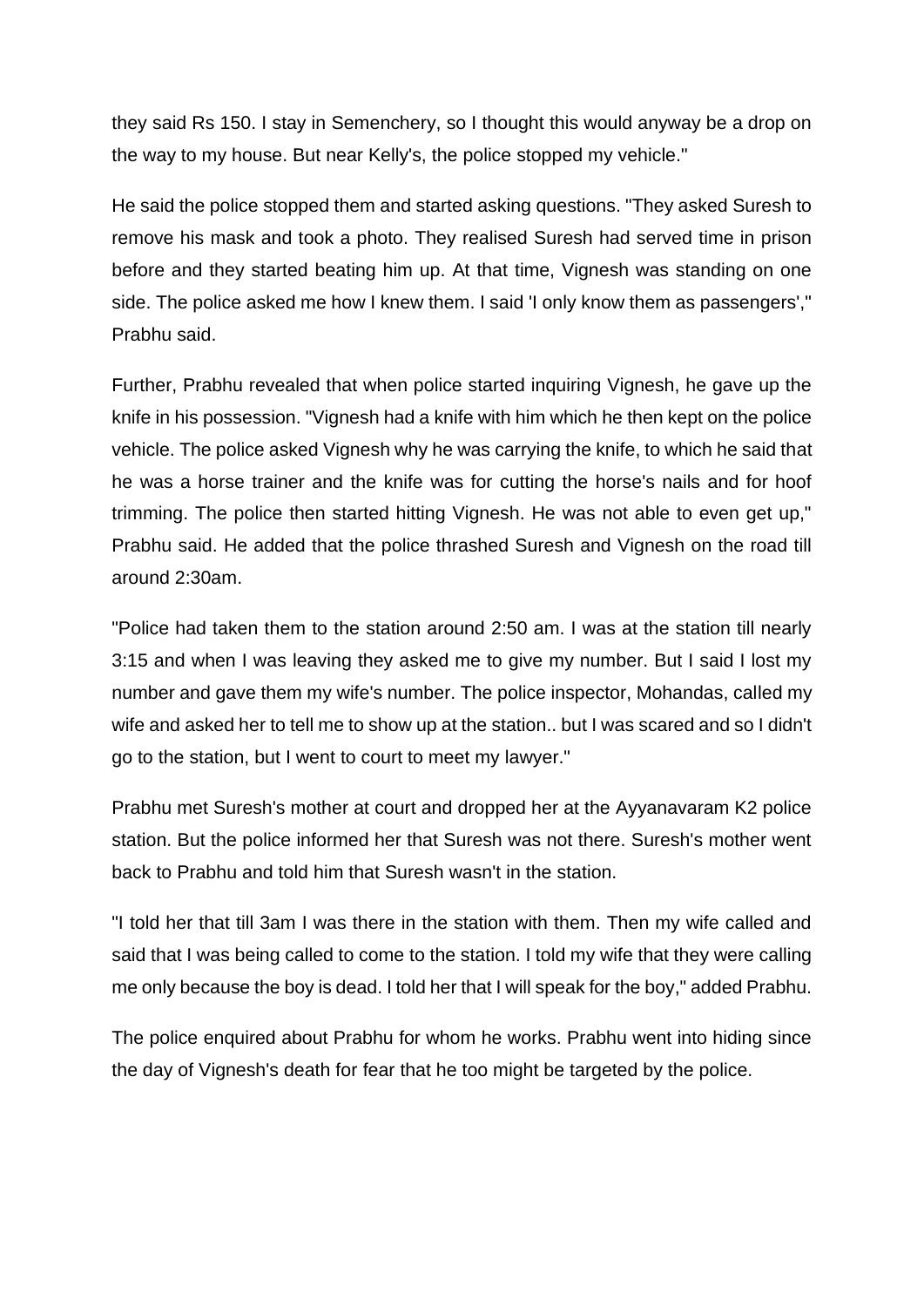## **VIGNESH'S FAMILY'S ACCOUNT**

On April 19, Vignesh's elder brother Vinoth was taking a bath when police officials barged into his house. Vinoth narrates, "I was bathing when Rajashwari madam came in and asked me to put on a shirt and leave immediately. When I asked 'what wrong have I done?' and 'Why am I being taken?', she said it is for an inquiry."

Vinoth along with his younger brother were taken in an autorickshaw to Pattinampakkam police station and on the way the auto was stopped and Vinoth was informed that his younger brother, that Vignesh, was dead.



The deceased's family gave details of the fateful night of Vignesh's custodial death.

"They said my brother was heavily drunk and created a ruckus with the police. He was arrested by the police and the following morning he died of fits. I was the one who brought up Vignesh, and I would have known if he had fits."

Vinoth and his younger brother, Veera, were taken to the police station and later Vinoth was approached by a man, Ranjith, offering cash for our silence.

"Inspector Mohandas called Ranjith, the man for whom my brother worked, and Ranjith said the police would help with some money for cremation and last rites and so I asked Ranjith Rs 20,000 but the police gave Rs one lakh. So I suspected foul play then. Why did they give us so much money? They also threatened my younger brother Veera,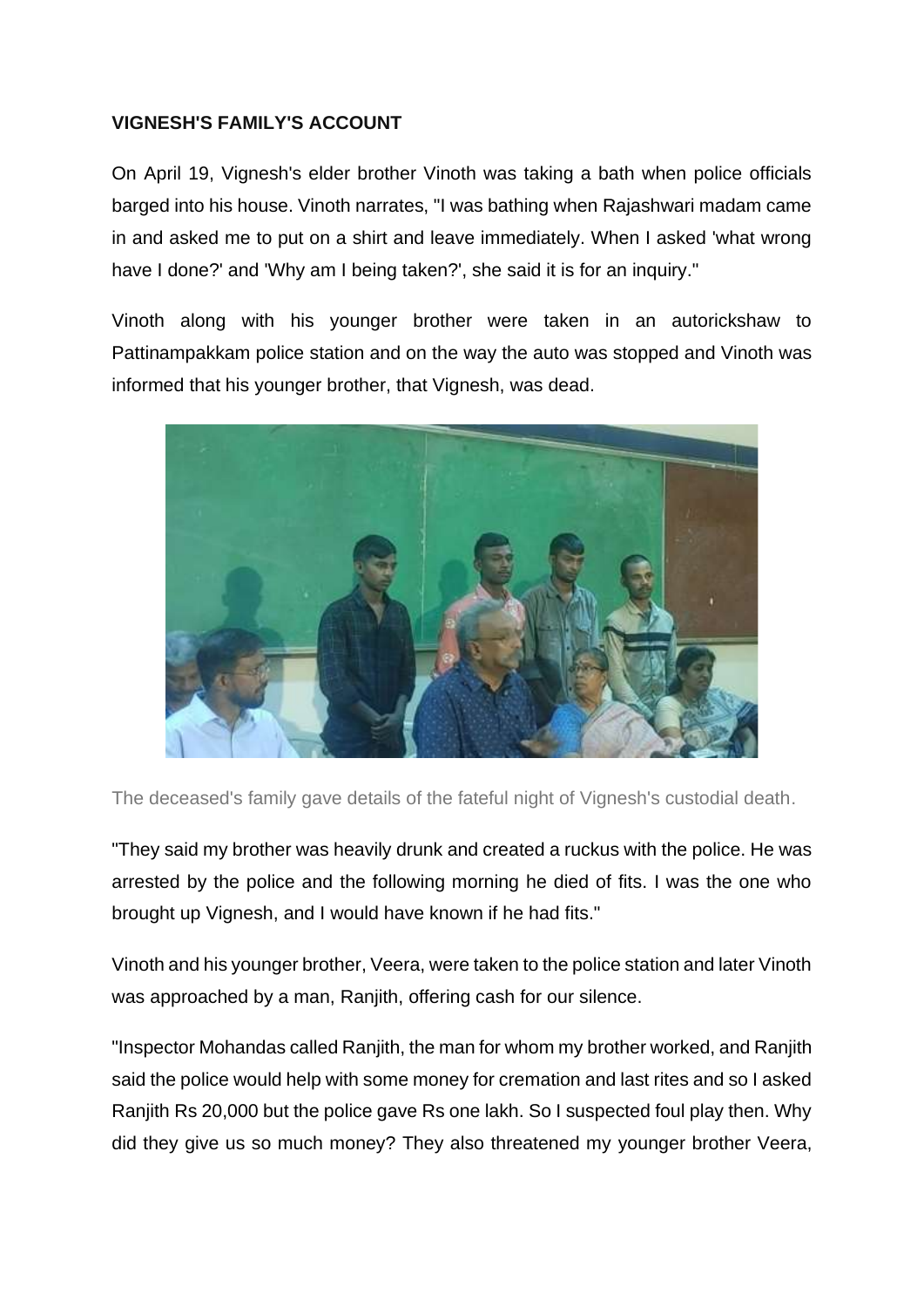that he would be booked in a case if he doesn't keep quiet. I had Rs 1 lakh cash in my pocket. They kept moving us to different mansions all through the night," he said.

The following morning, Vinoth and two of his brothers were taken to the hospital. "When I went inside the postmortem room I found Vignesh's jaw broken. His hands were broken and legs swollen and there were injuries on his back bone too," said Vinoth." he recalled.

He continued, "The judge was recording the proceedings on the camera and I asked him as well to see how they had beaten my brother up."

Vinoth says the police officials with him had kept asking them to cremate Vignesh. "But I had threatened that I would immolate myself and I said the same to the judge. The judge wrote that my brother had to be buried. There were some 200 odd policemen there at the crematorium. The police did everything there, from arranging the priest to the garland. They hardly gave us any time to see Vignesh or mourn for him one last time," he said.

Vinoth and his four brothers have been facing a lot of pressure since Vignesh's death. While one of the brothers has been threatened with a legal case, Vinoth has been facing other hurdles.

He had been evicted from the house where he was staying. At present, they spent the night on the road outside his aunt's place. "The police have been trying to reach us but we are keeping our phones off. They tried threatening by calling Prabhu, the eyewitness's wife. The landlord of my house evicted me and, similarly, my brothers were thrown out of their homes."

The family demands justice, "Justice for my brother. We want all the officials involved to be punished," he said.

## **BRUTAL TORTURE, SAYS VIGNESH'S COUNCIL**

Henry, one of the lawyers for Vignesh's family, said, "It was blatant, brutal torture in public. All the CCTV cameras in Kelly's were witness to this incident but it might have even been erased by now."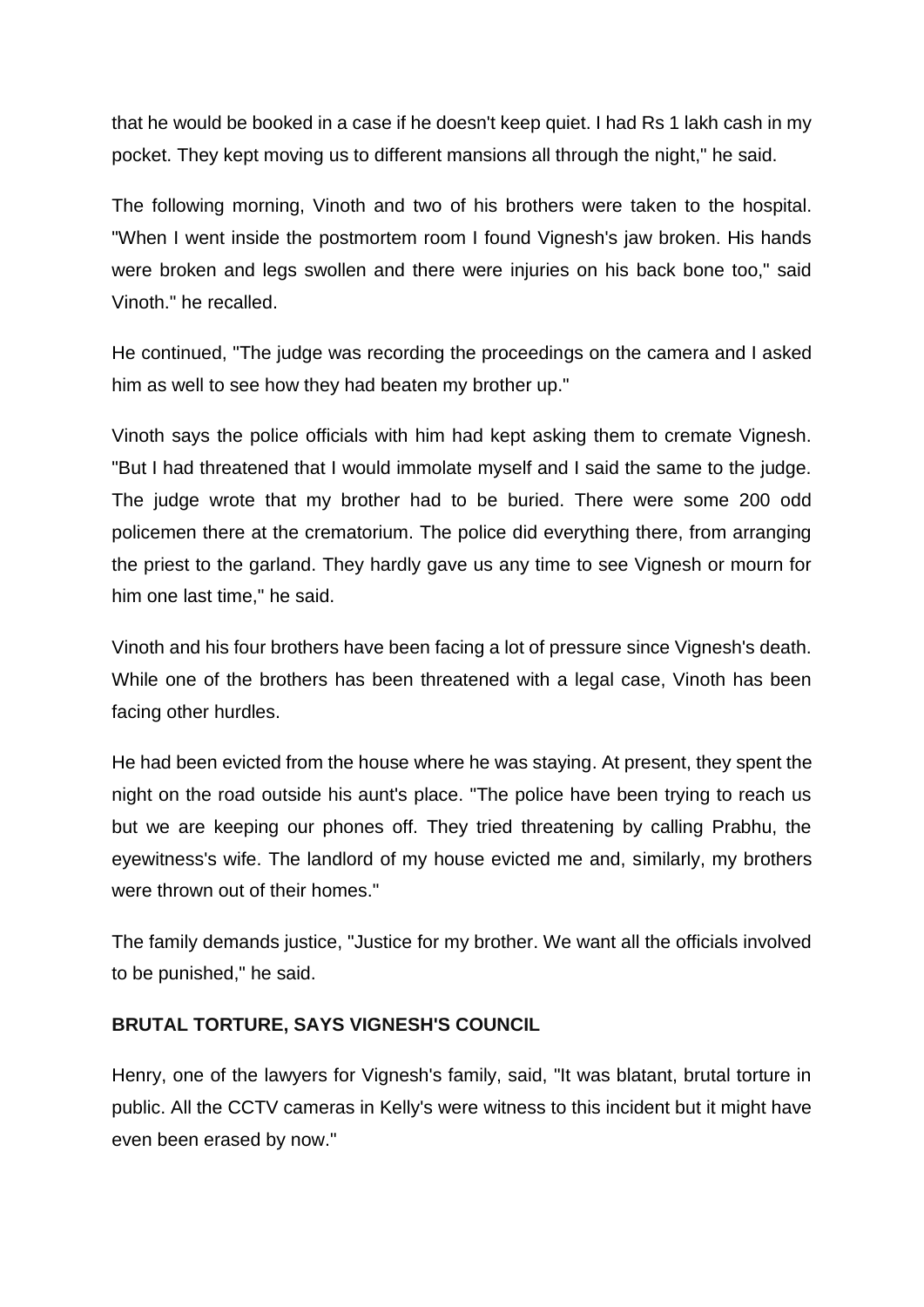The lawyers point at a list of discrepancies. Starting from being stopped by police and then beaten up, to being taken to Ayyanavaram police station first and then moved to G5 station. "Why were the two moved from one station to another?," they asked.

Vignesh is alleged to have been taken to a private hospital and then to the government hospital. "Why was he taken to a private hospital?," they wondered.

In Suresh's case, the police lied to his mother about him not being in Ayyanavaram police station and why didn't the police inform the mother about him being moved to another station?

Also, Rs 50000 was given in the police station by an officer. Why was that amount given?

"Why were Vignesh's brothers and aunt kept in custody? Will the DGP answer this? What was the magistrate doing? The magistrate is equally responsible as the body was not shown to Vinoth as per the regulations given. The video and postmortem report was not given to the family. Is the judicial magistrate hand in glove with the police?," questioned Henry.

Advocate Ajitha, another lawyer for Vignesh's family said: "There are several discrepancies. There should have been an FIR for the custodial death of Vignesh and that is not made known to the family. We have been making representation to the court from last Wednesday. that is the earliest we did. We have written to dean of KMC for the copy of the autopsy and the video recording. Only from there can we start our case on how a normal healthy man caught in a traffic junction could have sustained so many injuries. We know there are several injuries as Vinoth has seen the body. He was an eyewitness to the body at the time of the inquest.

She alleged that this was a case of custodial torture, custodial death. "Yesterday we were able to get only the crime no of the FIR of custodial death.They have another FIR registered against Vignesh. But those details are blocked for now. There was a lot of pressure on the family to cremate him and only due to the threat given by Vignesh has this not happened. From day one, nothing has gone as per law. We are now trying to get proper treatment for Suresh," she said.